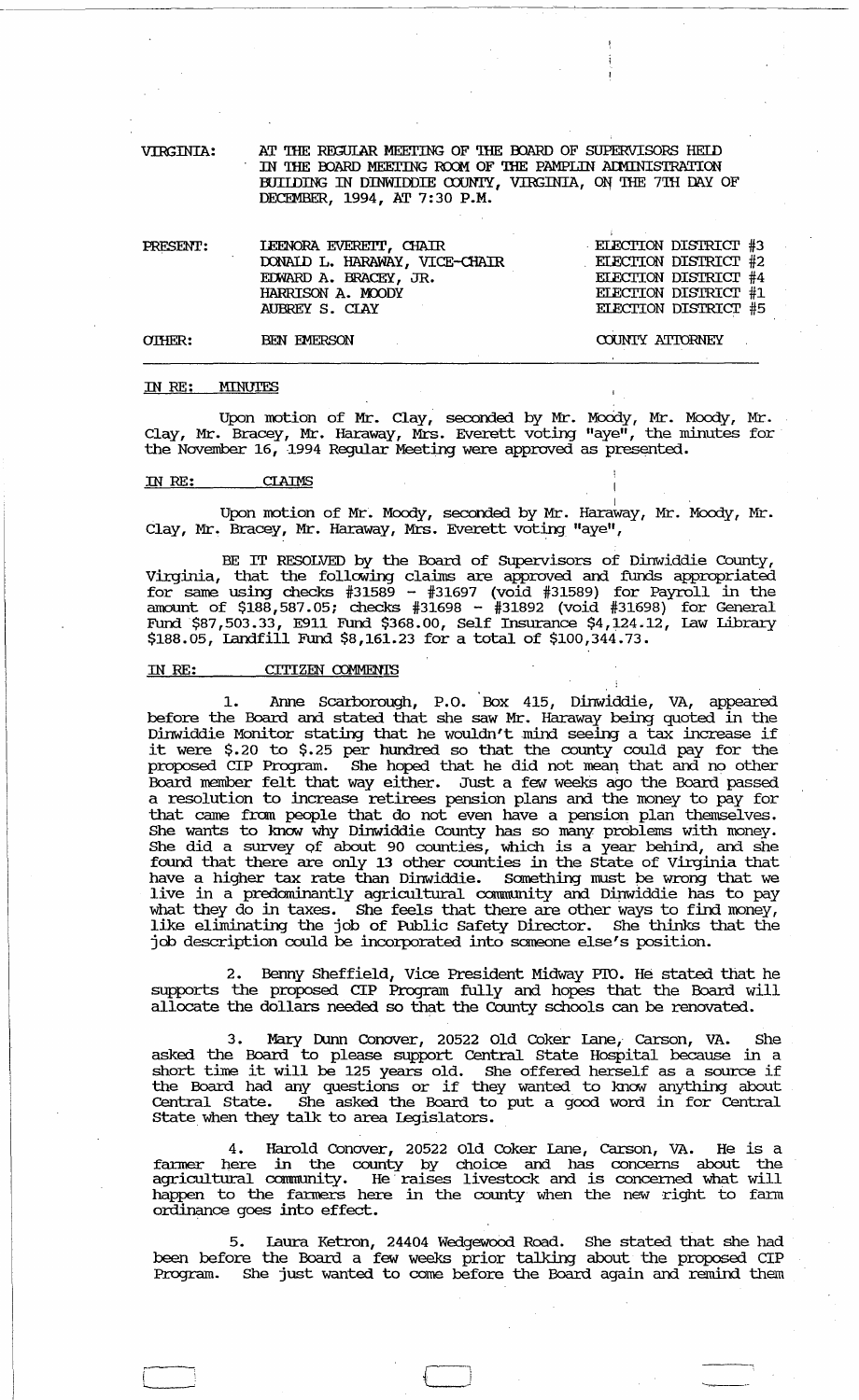$\label{eq:2.1} \frac{1}{\sqrt{2}}\left(\frac{1}{\sqrt{2}}\right)^{2} \left(\frac{1}{\sqrt{2}}\right)^{2} \left(\frac{1}{\sqrt{2}}\right)^{2} \left(\frac{1}{\sqrt{2}}\right)^{2} \left(\frac{1}{\sqrt{2}}\right)^{2} \left(\frac{1}{\sqrt{2}}\right)^{2} \left(\frac{1}{\sqrt{2}}\right)^{2} \left(\frac{1}{\sqrt{2}}\right)^{2} \left(\frac{1}{\sqrt{2}}\right)^{2} \left(\frac{1}{\sqrt{2}}\right)^{2} \left(\frac{1}{\sqrt{2}}\right)^{2} \left(\$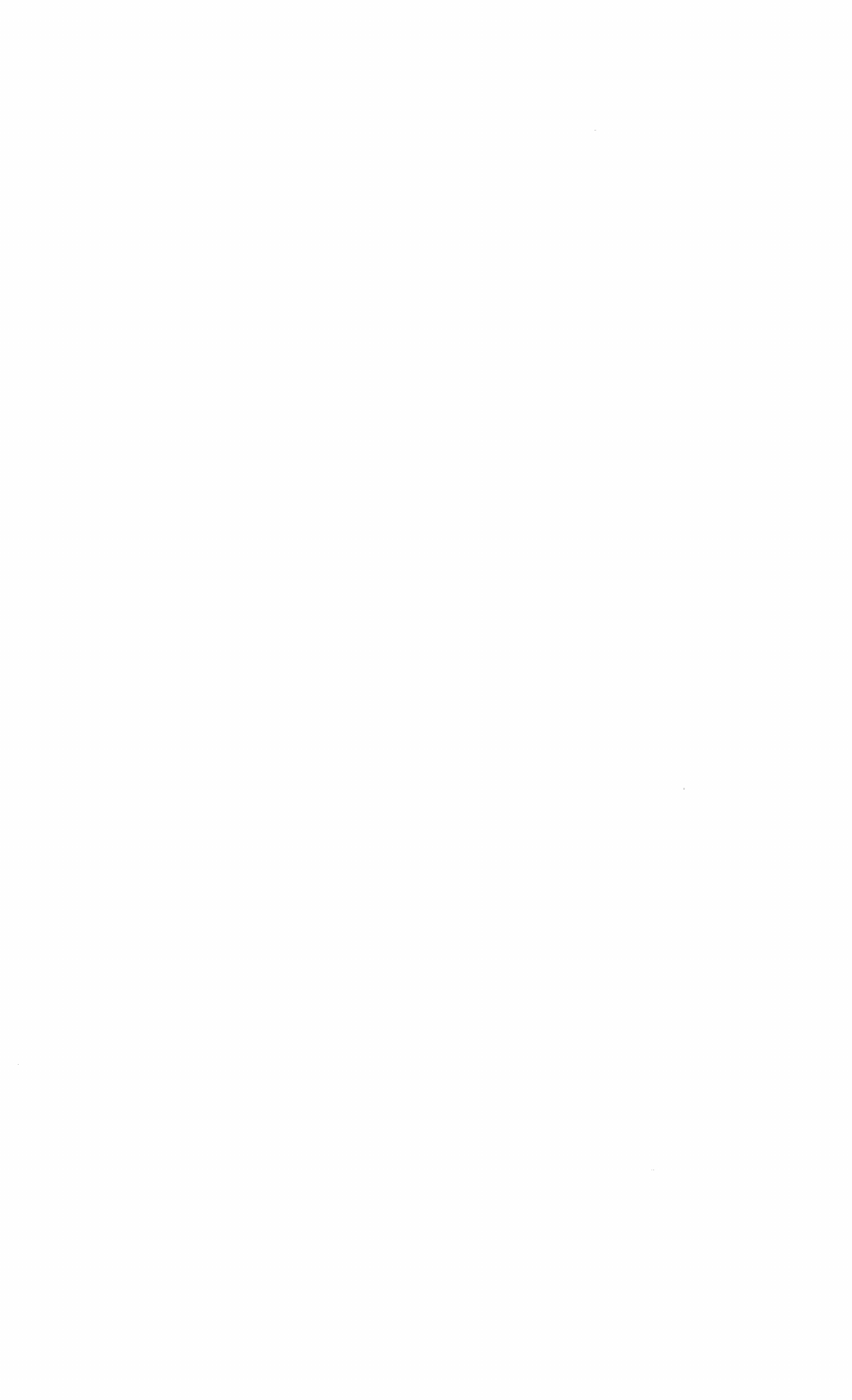of how important it is that the County's schools get the help that they so greatly need.

### IN *RE:* PRESENTATION OF 1993-94 AUDIT

':

John Montoro, Montoro and Associates, came before the Board and reviewed his findings in reference to the 1993-94 audit.

Mr. Montoro stated that the County's financial position is strong at the end of the year. He stated that things are run in a fiscally prudent matter. There were no over expenditures of budget items. He also added that there is a letter enclosed in the audit making suggestions on how to improve certain things.

Mr. Haraway requested that the Administration give a written response to management level employees indicating what directive action is to be taken in reference to the issues Mr. Montoro addressed in his Letter. He also stated that it is a very good report and is pleased to see the report so early in the fiscal year. He was really disturbed that the County owes the state 3 million dollars because a Board elected to participate in the Virginia Early Retirement Program.

Mrs. Everett stated that she was very pleased with the Treasurer's percentage of collections. Mr. Jones' effort to get the collections in is very cammendable. She also thanked Mr. Montoro for getting the audit done so early.

# IN RE: C-94-9 - VIRGINIA MOTORSPORTS PARK

This being the time and place as advertised in the Dinwiddie Monitor Newspaper on November 23, 1994 and November 30, 1994, for the Board of SUpervisors to conduct a public hearing to consider the request of Picture Lake Associates, T/A Virginia Motorsports Park for a conditional use pennit to amend their hours of operation for the 1995 racing season.

Mr. Wayne P. Knox, Director of Planning, advised the Board that the property is located at 8018 Boydton Plank Road and is further identified as Tax Parcel Nos.  $20-(3)-A$ , B, C,; 20-59 and 20-59A. C-94-4, granted by the Board of Supervisors on July 20, 1994, currently regulates the hours of operation for the facility. C-92-2 granted by the Board of Supervisors on March 18, 1992, regulates special events and testing of vehicles.

The current hours of operation for the facility are:

Normal operating hours for racing events: (1994 season only)

Friday 5:00 p.m. - 11:00 p.m. Saturday  $12:00$  p.m. (noon) -  $11:00$  p.m. SUnday 10:00 a.m. - 6:30 p.m. with no racing until after 12:00 p.m. (noon)

### For special events:

Ten (10) special events are allowed in any calendar year with racing allowed during any special event from 10:00 a.m. to 11:00 p.m 'Ibursday through SUnday.

The normal operating hours were subject to the following performance criteria (No. 14 in C-94-4) :

1. Completion of landscaping of site as required on site plan.

2. Explore additional berming, tree planting, man-made partitions, particularly on the north side, as a means of noise deflection. 3. SUbmit a sound study perfo;rmed on or by' November 20, 1994

performed by an independent certified. specialist, mutually agreed: upon by the applicant and the Planning Department, with the focus on minimizing the impact of noise. 'Ibis study shall be submitted to the Planning Department.

4. Continue to work with· residents group to minimize the impact of noise and traffic on the surrounding areas.

Book 11 361 December 7, 1994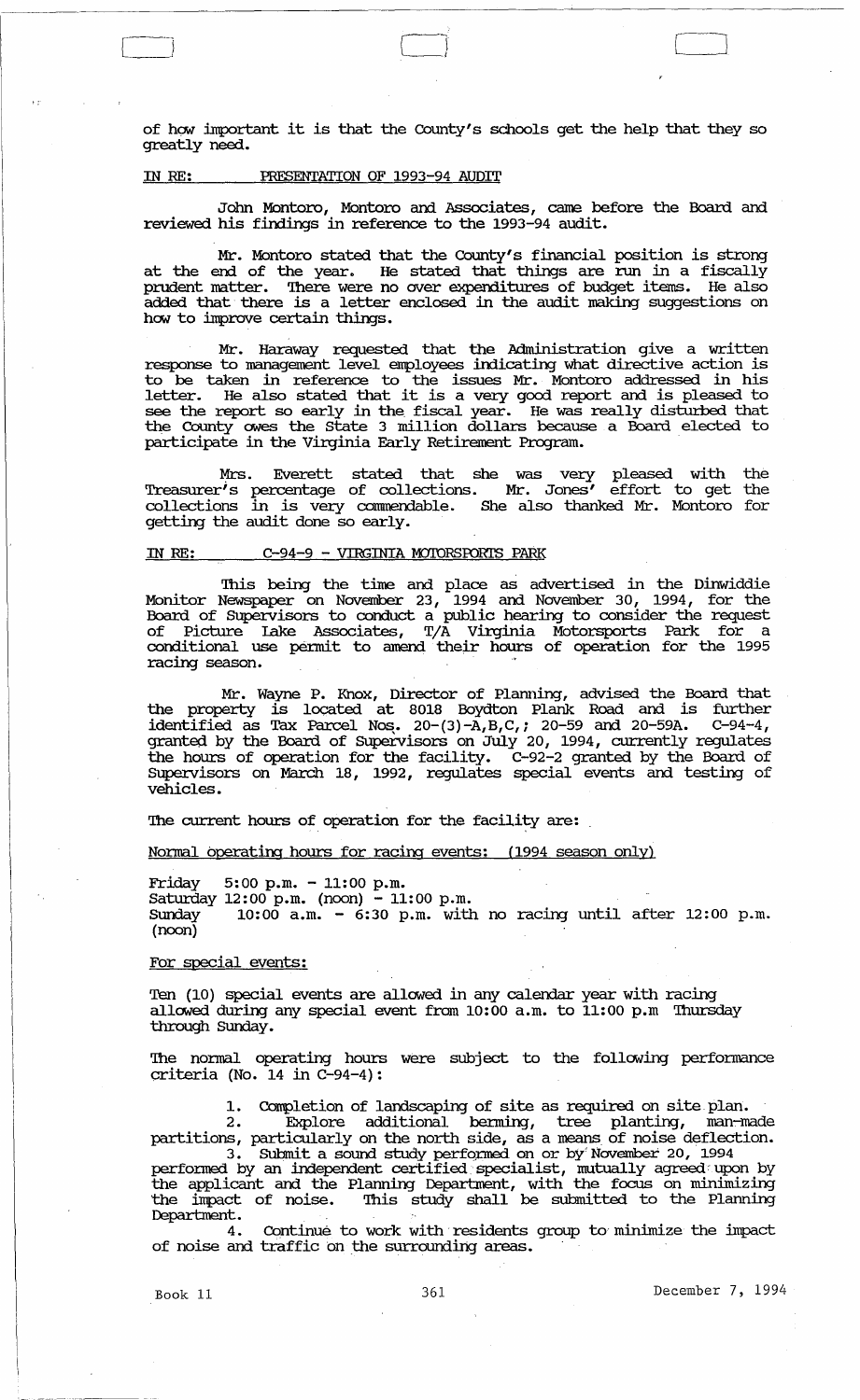5. The Planning Commission will perform review of status and impact of events and studies at end of racing season (November 1994). 6. The County in conjunction with the applicant will develop a monitoring system of racing start and finish times. The responsibility of monitoring will be assumed by the Zoning Administrator or appropriate County agency.

The applicant requests in C-94-9, that the hours of operation be amended as follows (condition  $#2$  of C-92-2):

> 2. Any testing of racing cars and their accessories shall be done between the hours of 9:00 a.m. and 5:00 p.m. Monday through Friday. Normal operating hours for the weekly racing events will be as follows:

Friday - 5:00 p.m. to 11:00 p.m. Saturday - 12:00 noon to 11:00 p.m. Sunday  $-$  10:00 a.m. to 6:30 p.m. with no racing until after 12:00 noon.

Ten (10) special events will be allowed in any calendar year with racing allowed during any special event from  $10:00$  a.m. to  $11:00$ p.m. Thursday through Sunday. The Monday following any such special event may be used as a "rain date" with racing allowed from 12:00 noon to 11:00 p.m.. The "rain date" may only be used to complete racing activities that were originally scheduled for the weekend immediately preceding the "rain date".

Please note that the difference between their present hours of operation and proposed hours of operation is the addition of a "rain date" in the event of inclement weather during a special event.

Staff feels the applicant has complied with the performance criteria listed previously. landscaping has been completed per the site plan with additional landscaping being planned in the near future. The applicant has explored additional sound abatement measures by contracting with Lewis S. Goodfriend and Associates, an independent certified sound specialist. This company was mutually agreed upon by staff and the applicant after reviewing the company's qualifications and the specialist's ability to perfonn a sound study suitable to the County's needs. In addition, staff required the sound engineer to follow nationally accepted guidelines for measurements and content in the study. The applicant has been in contact with several residents who have on cx:: "The expressed concerns about the impact of noise and traffic on surrounding areas. Staff has monitored the facility on many occasions to verify start and finish times. This has been supplemented by a computer printout produced by the applicant delineating racing times for each class of vehicle. These times have also been randomly monitored for accuracy. 'lb date, Staff has not detected any violation of operating outside of their approved hours.

In the sound study, the engineer concludes that the addition of extra berming along the northern edge of the facility to block a "hole" in the existing berm will provide for additional sound abatement, 'particularly in the Jack Drive-Butte:rwood Road area. Staff & the Planning Cormnission concur with this opinion and would desire to include the extra benning as one of the conditions of approval of C-94-9.

The Planning Commission at its November 9, 1994 regular meeting approved C-94-9 by a vote of 7:0 with the reconunendations as listed below.

## Recommendation

In order to assure compliance with Virginia Code section 15.1-49 (g) it is stated that the public purpose for which this Resolution is initiated is to fulfill the requirements of public necessity, convenience, general welfare and good zoning practice.

Therefore, staff, with the concurrence of the Planning Commission, recammends approval of C-94-9 to amend the hours of operation for Virginia Motor Sports Park as submitted with the following conditions:

 $\sim$   $\sim$   $\sim$   $\sim$ 

 $\frac{1}{2}$  and  $\frac{1}{2}$  .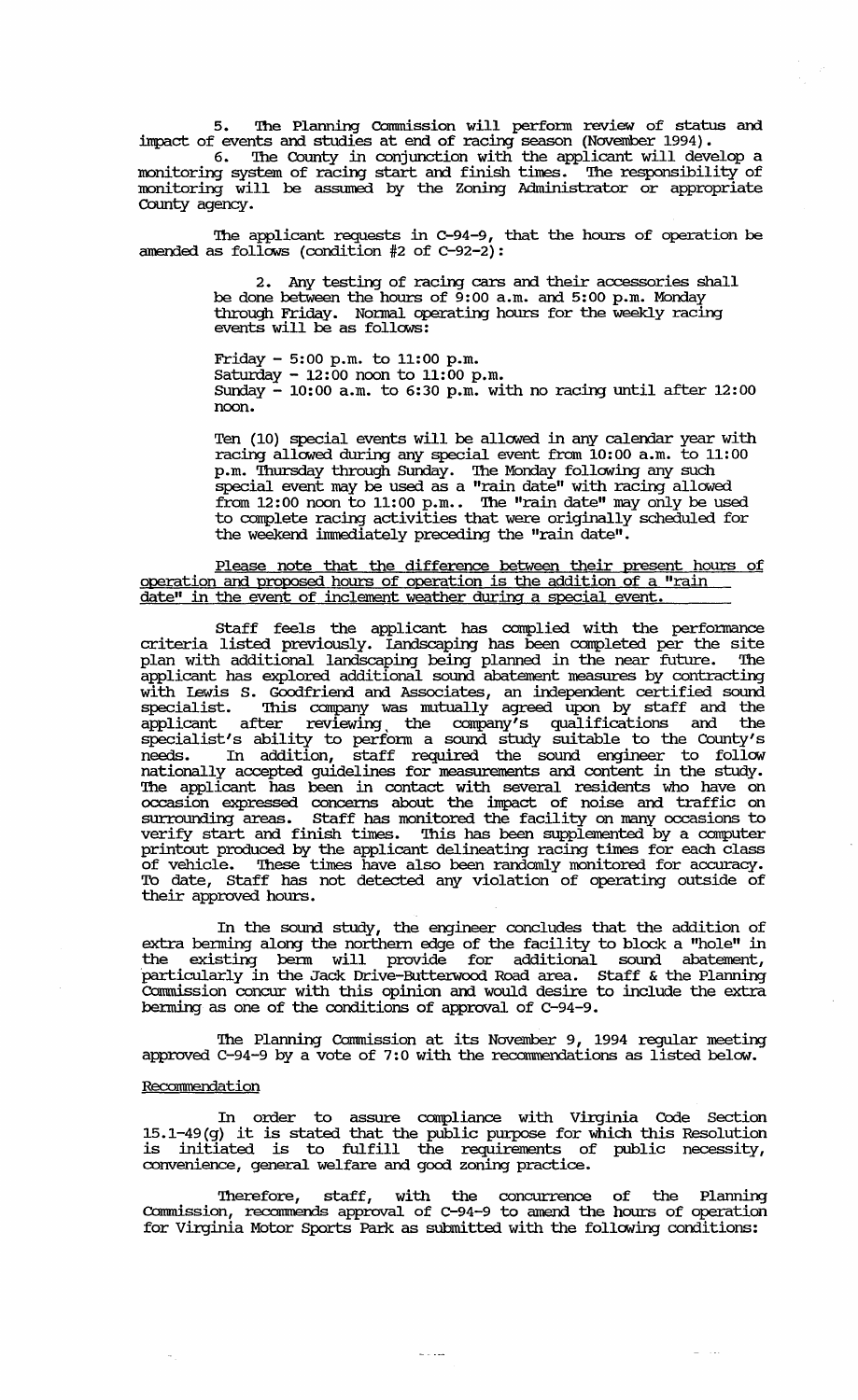1. The applicant complete the recommended noise reduction improvements as delineated in the sound study by April 1, 1995. The applicant shall conduct a follow-up study for effect/impact of sound controls to detennine if a 5 to 8 decibel reduction has been achieved in the area of location #5, where hourly A-weighted sound levels shall be measured for a period of 24 consecutive hours within three (3) months of the beginning of the 1995 racing season. If the aforementioned decibel reduction is not achieved, then another sound study shall be conducted at the expense of Virginia Motorsports, Park, by an independent certified sound engineer to determine what measures should be taken to achieve said additional reduction. The sound engineer shall be mutually acceptable to the County and Virginia Motorsports Park.

ã

.... , J

Testing of race cars and their accessories being done between the hours of 9:00 a.m. and 5:00 p.m. Monday through Friday shall not be open to the general public or spectators. In addition, no side-by-side open to the general public or spectators.<br>competition-style racing shall be permitted.

Mr. Haraway stated that he was not aware racing could commence at 10:00 a.m. on Sundays for Special Events. '!here could be church services going on while they were racing and he did not like the thought of that.

Mr. John Dodson, General Partner, Virginia Motorsports Park, came before the board and stated that he wanted Mr. Lewis S. Goodfriend, to come and speak about the sound study that he conducted but he wanted the Board to know how qualified Mr. Goodfriend and his finn were. He feels that the Motorsports Park has held up their part of the bargain by having the sound study done by an independent certified sound specialist. He also stated that it was very important that the Board consider giving them the rain date.

Mr. lewis S. Goodfriend, Consulting Engineer in Acoustics, stated that he conducted the noise study at the Motorsports Park and went over his findings with the Board. He stressed the fact that his findings were conducted by all the guidelines and regulations that he must abide by.

This being a public hearing, the Chairman opened the floor for public comments:

> , The following people spoke in opposition of the conditional use pennit:

- 1. Peebles Harrison, Representing Robert Ragsdale.<br>2. Robert Ragsdale, 8511 Bovdton Plank Road, Dinwi
- 2. Robert Ragsdale, 8511 Boydton Plank Road, 'Dinwiddie, VA.
- 3. Wallace RcMland, 22256 Butte:rwood Road, Dinwiddie, VA.
- 
- 4. Gwen Rowland, 7208 Jack Drive, Dinwiddie, VA.<br>5. Christine Avery, 7230 Jack Drive, Dinwiddie, 5. Christine Avery, 7230 Jack Drive, Dinwiddie, VA.
- 6. Betty Ragsdale, 8306 Boydton Plank Road, Dinwiddie, VA.
- 7. James Merrick, 23118 Pine Grove Place, Dinwiddie, VA.

The following people spoke in favor of the conditional use pennit:

- 1. Ralph Mangum, 9013 Dabney Drive, Sutherland, VA.<br>2. Iucille Pharess. 7901 Bovdton Plank Road, Dinwid
- 2. lucille Fharess, 7901 Boydton Plank Road, Dinwiddie, VA.
- 3. Jack Branch, 6224 Courthouse Road, Dinwiddie, VA.
	- John Gromley, 9200 Graves Road, Matoaca, VA.

Mr. Haraway stated that he was a race fan but he did not like the racing starting at 10:00 a.m. on Sundays for Special Events. He idea of racing starting at 10:00 a.m. on Sundays for Special Events. feels that they could move the time to 12:00 p.m. on Sundays for Special Events. Churches need their time to worship. He agrees that they need a rain date.

Mr. Clay agrees with Mr. Haraway about the time of racing on SUndays for Special Events.

Mr. Moody feels that the time for Special Events has been working for the past 2 years so why change it.

Book 11 362 December 7, 1994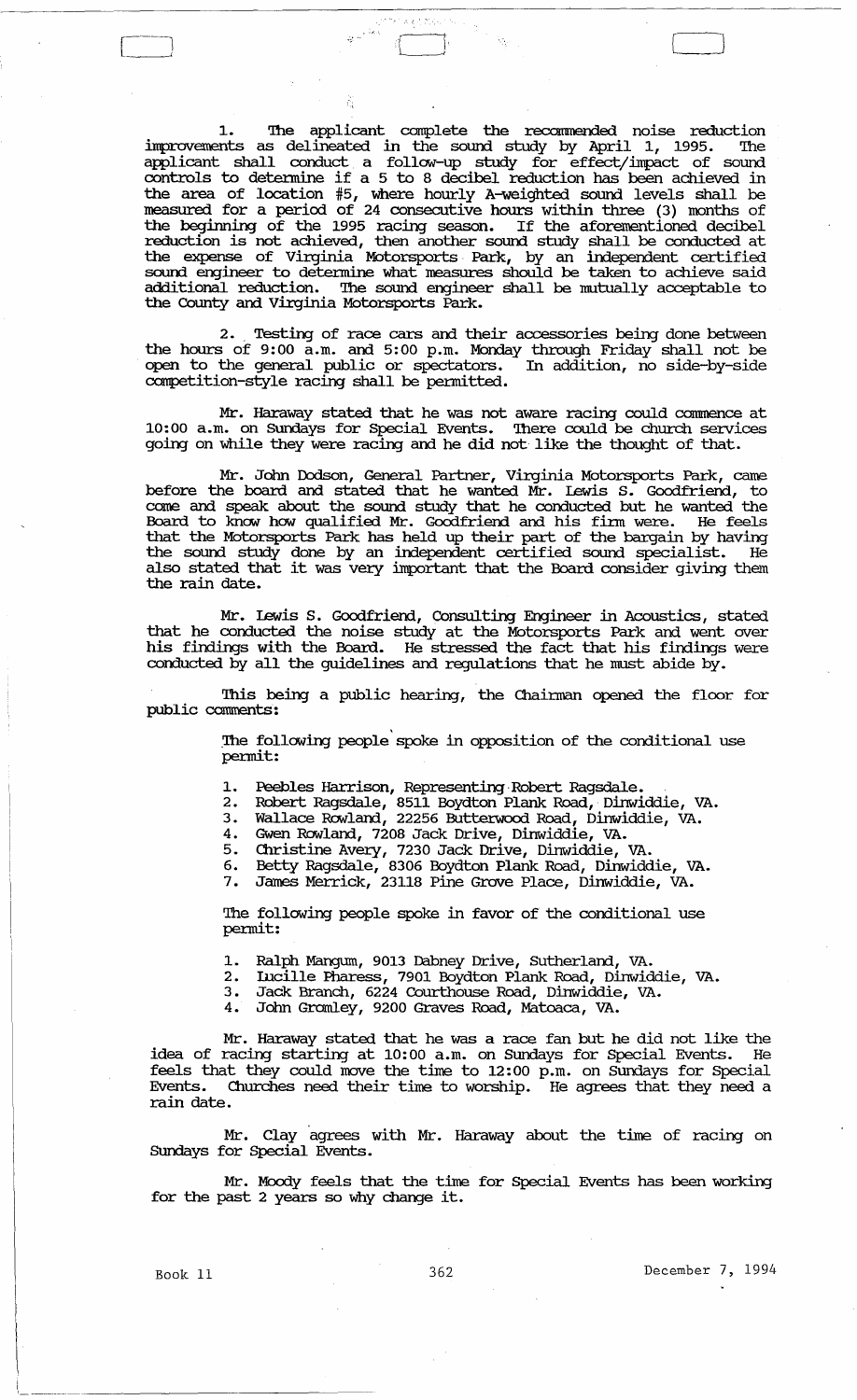Mrs. Everett has no problem with the time on Sundays for Special Events. She supports Virginia Motor Sports Park in every way and has alot of confidence in them.

Upon motion of Mr. Moody, seconded by Mr. Clay, Mr. Moody, Mr. Clay, Mrs. Everett voting "aye", Mr. Haraway "nay" and Mr. Bracey clay, Mrs.<br>abstaining,

BE IT RESOLVED by the Board of SUpervisors of Dinwiddie County, Virginia, that C-94-9 is approved to amend the hours of operation for Virginia Motorsports Park with the following conditions as recommended by the Planning Commission:

The applicant complete the recommended noise reduction improvements as delineated in the sound study by April 1, 1995. The applicant shall conduct a follow-up study for effect/impact of sound controls to determine if a 5 to 8 decibel reduction has been achieved in the area of location #5, where hourly A-weighted sound levels shall be measured for a period of 24 consecutive hours within three (3) months of the beginning of the 1995 racing season. If the aforementioned decibel reduction is not achieved, then another sound study shall be conducted at the expense of Virginia Motorsports Park, by an independent certified sound engineer to determine what measures should be taken to achieve said additional reduction. The sound engineer shall be mutually acceptable to the County and Virginia Motorsports Park.

2. Testing of race cars and their accessories being done between the hours of 9:00 a.m. and 5:00 p.m. Monday through Friday shall not be open to the general public or spectators. In addition, no side-by-side open to the general public or spectators. competition-style racing shall be pennitted.

THE CHAIRMAN RECESSED THE MEETING AT 9:35 P.M. AND RECONVENED AT 9:45 P.M.

### IN *RE:* A-94-3 - PRIVATE SEWAGE DISr08AL FACILITIES

This being the time and place as advertised in the Dinwiddie Monitor Newspaper on November 23, 1994 and November 30, 1994, for the Board of SUpervisors to conduct a public hearing to consider the request of James E. Belshan to make amendments to Chapter 21, Section 98 of the Dinwiddie County Code.

Mr. Wayne P. Knox, Director of Planning, advised the Board that this section pertains to the location and placement of private sewage disposal facilities (septic fields) near natural drainageways and the area surrounding lake Chesdin. '!he current setback requirement is 150 feet. Surfounding the Gressin. The current setback requirement is 150 reet.<br>This amendment, if adopted, would reduce the 150 foot setback for private sewage disposal facilities to 100 feet from every lake, pond, canal, river, stream or natural drainageway outside a 2,000 foot radius around Lake Chesdin. The 150 foot setback would remain for the area inside a 2,000 foot radius around lake Chesdin.

Mr. Richard Hartman, General Manager of the Appomattox River Water Authority and Mr. Tim Jones, Area SUpervisor for the Virginia Department of Health, concur with Mr. Belshan that the proposed setback reduction will not affect the area around lake Chesdin or compromise the envirornnental integrity of any other water courses. Staff feels that this reduction will permit more flexibility in the placement of septic fields, thus allowing more advantageous placement of new dwellings and additions to existing dwellings.

Per your earlier request, the Planning Commission has reviewed and by consensus has no objections to the amendment so long as staff and by consensus has no objections to the amendment so long as staff received favorable responses from the ARWA and the Health Department. Staff, after reviewing the language of the amendment with the County Attorney, recommends approval of A-94-9.

Mr. James E. Belshan was present to support his request.

Mrs. Everett stated that this was a public hearing, but no one signed up to speak.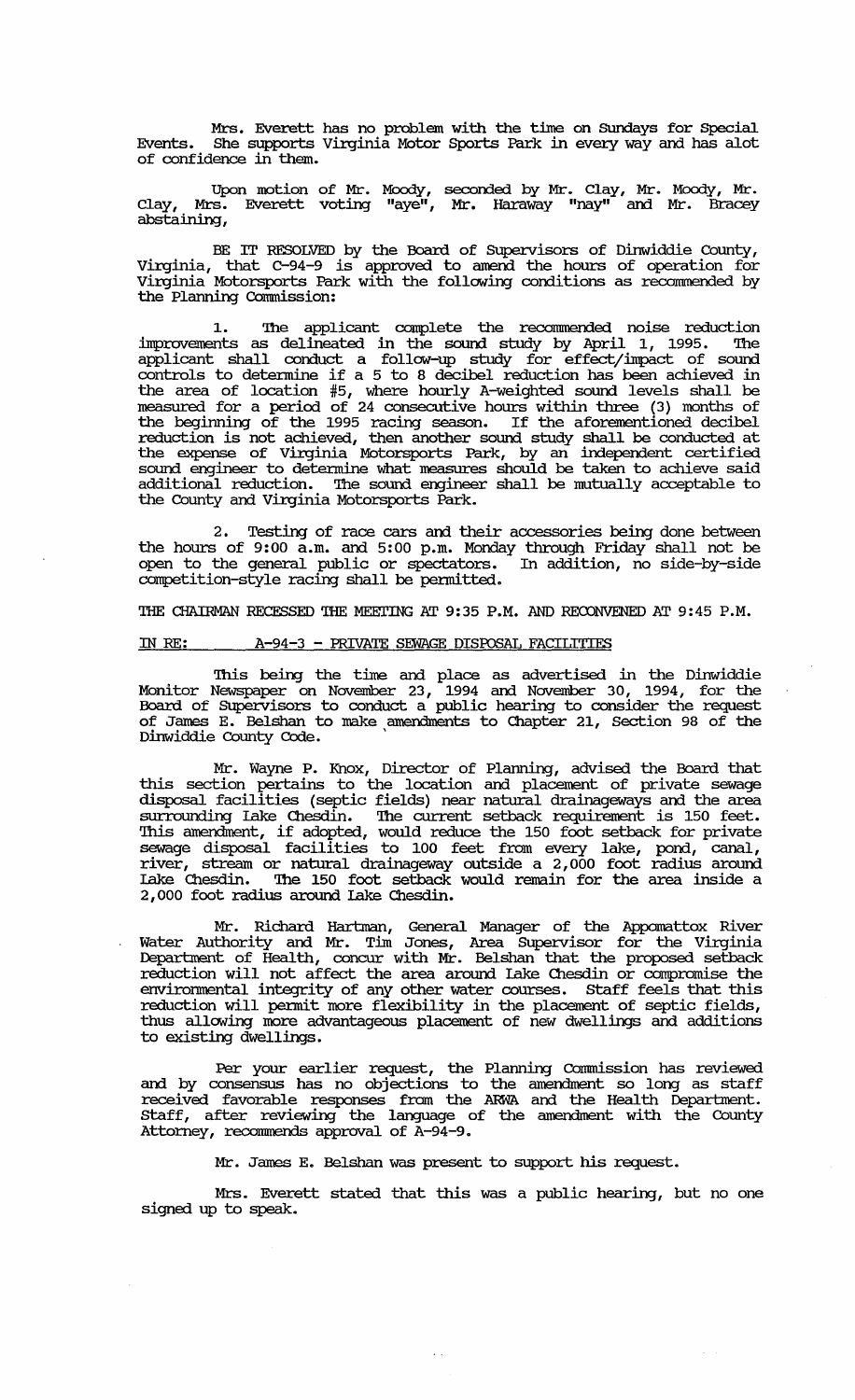Upon motion of Mr. Bracey, seconded by Mr. Haraway, Mr. Moody, Mr. Clay, Mr. Bracey, Mr. Haraway, Mrs. Everett voting "aye",

[ ]

BE IT ORDAJNED by the Board of SUpervisors of Dinwiddie County, Virginia, that the Dinwiddie County Code, as previously adopted and amended, be further amended by the following addition and reenactment of Chapter 21, Section 98 thereof by the amendment to subsection (c), and the addition of subsection (d) thereto, and all other aspects be reordained:

### Chapter 21, Section 98(c) & (d) Article IV, Private Sewage Disposal Facilities

(c) In addition to any other provisions of this Code, all septic systems or individual sewage disposal systems employing subsurface soil absorption facilities located within two thousand (2000) linear feet of the shoreline of lake Chesdin must be setback at least one hundred fifty (150) feet from every other lake, pond, canal, river, stream or natural drainageway (intermittent or perennial), as a means of maintaining the environmental integrity of said waters. 'Ibis one hundred fifty (150) foot setback line shall be measured from a point one hundred sixty-one (161) feet above sea level which is three (3) feet above the spillway elevation and three (3) feet below the flood easement elevation around lake Chesdin.

(d) In addition to any other provisions of this Code, all septic systems or individual sewage disposal systems employing subsurface soil absorption facilities not located within two thousand (2000) linear feet of the shoreline of lake Chesdin must be setback at least one hundred (100) feet from every lake, pond, canal, river, stream or natural drainageway (intermittent or perennial) as a means of maintaining the environmental integrity of said waters. 'Ibis distance shall be measured from the shoreline of the water body, except for natural drainageways which are defined as naturally occurring, concave landscapes in which a pennanent or intennittent stream channel is visibly fonned; in which case distances shall be measured from the edge of the channel.

### This ordinance shall becane effective December 8, 1994.

### IN RE:  $A-94-5$  - MEALS TAX

Mrs. Wendy Ralph, 'Assistant County Administrator, Deborah M. Marston, Connnissioner of Revenue, and William E. Jones, Treasurer, appeared before the Board and presented an ordinance to amend sections 19-134 and 19-135 of the Code of Dinwiddie County. It would provide that payment of the County Meals Tax and submittal of required Meals Tax report fonns shall be to the County Treasurer rather than the Dinwiddie County Connnissioner of Revenue.

Mrs. Everett stated this was a public hearing, but no one signed up to speak. .

Upon motion of Mr. Moody, seconded by Mr. Bracey, Mr. Moody, Mr. Clay, Mr. Bracey, Mr. Haraway, Mrs. Everett voting "aye",

BE IT ORDAJNED by the Board of Supervisors of Dinwiddie County, Virginia, that Section 19-134 and 19-135 of the Dinwiddie Code shall be amended to read as follows, and in all other respects be reordained:

Section 19-134. Payment and Collection of tax.

Every seller of food with respect to which a tax is levied under this article shall collect the amount of tax imposed under this article from the purchaser on whom the same is levied at the time payment for such food becomes due and payable, whether payment is to be made in cash or on· credit by means of a credit card or otherwise. '!he amount of tax owed by the purchaser shall be added to the cost of the food by the seller who shall pay the taxes collected to the county in the same manner and at the same times as payments to the county of the county's retail sales tax are made. Except as may be otherwise expressly set forth in this article, the meals tax imposed under this article shall be administered by the Commissioner in the same manner as the county's retail sales tax and shall be subject to the same penalties for violations thereof, including, without limitation, the penalties provided for in Section 58.1-635 and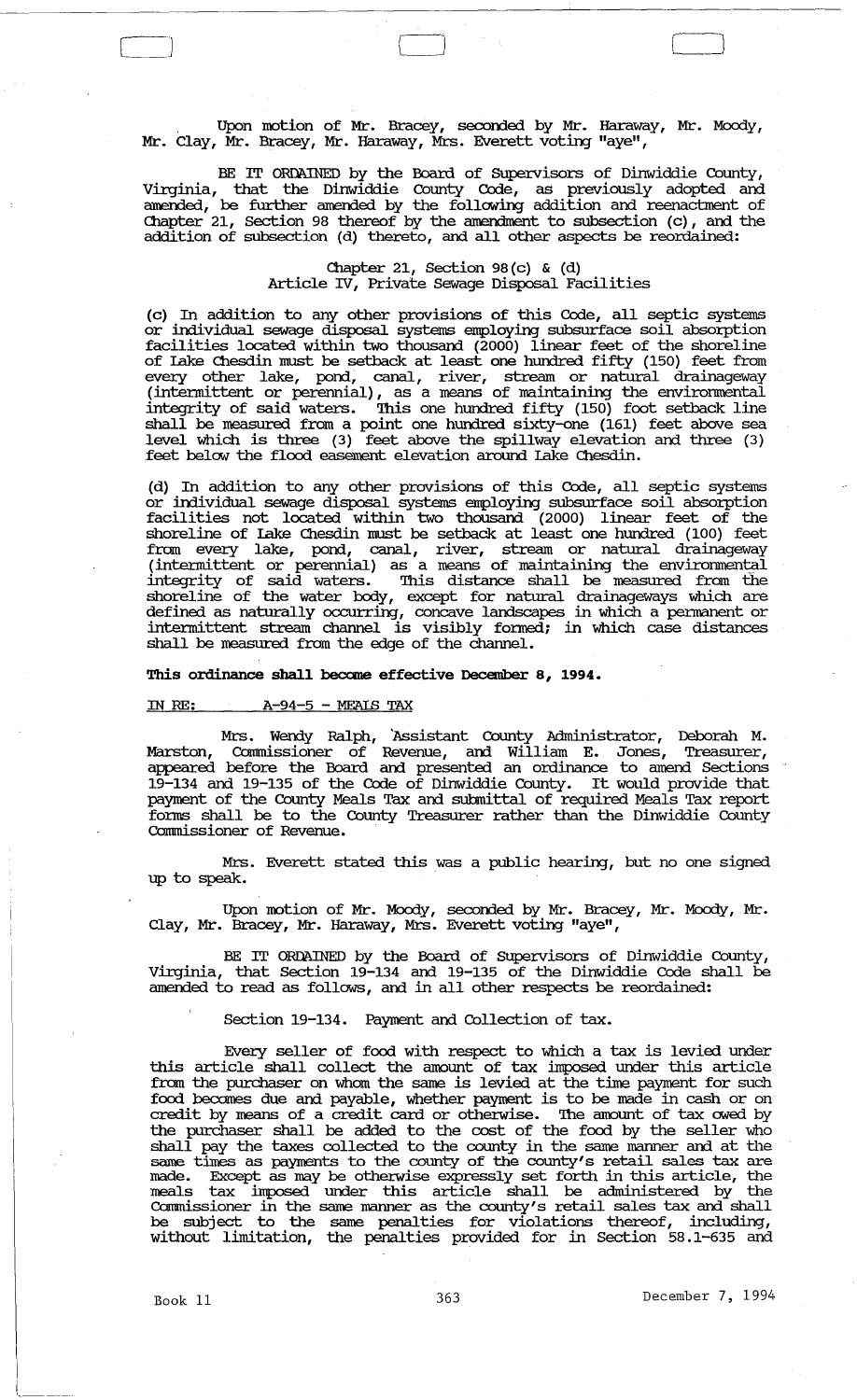58.1-636 of the Code of Virginia, except that all monetary penalties, payments and. reports required to be made hereunder shall be made to the County Treasurer and. not to the state tax conunissioner. Taxes collected by the seller shall be held in trust by the seller for the benefit of the county until remitted to the county.

section 19-135. Reports and. remittances generally.

Every seller of food with respect to which a tax is levied under this article shall make out a report upon such fonns and. setting forth such information as the Commissioner may prescribe and require, showing the amount of food charges collected and. the tax required to be collected, and. shall sign and. deliver such report to the County Treasurer with a remittance of such tax. Such reports and. remittance shall be made on or before the twentieth day of each month, covering the amount of tax collected during the preceding month.

### These ordinances shall be effective January 1, 1995.

# IN RE: A-94-6 - ADMISSIONS TAX

 $\overline{\times}$ 

 $K+K$ 

Mrs. Wendy Ralph, Assistant County Administrator, Deborah M. Marston, Connnissioner of Revenue, and. William E. Jones, Treasurer, appeared before the Board and presented an ordinance to amend sections 19-22 and 19-123 of the Code of Dinwiddie County. It would provide that payment of the County Admissions Tax shall be made to the County Treasurer rather than the Dinwiddie County Connnissioner of the Revenue, that checks in payment of such tax need not be certified, that collection of such tax be quarterly for regularly scheduled events with receipts of less than \$5.00 per month, that fines for violation of the Ordinance shall not exceed the maximum amount allowed by law and that the County Treasurer and the County Connnissioner of the Revenue may waive interest and penalties under certain circumstances.

Mrs. Everett stated this was a public hearing, but no one signed up to speak.

Upon motion of Mr. Haraway, seconded by Mr. Clay, Mr. Moody, Mr. Clay, Mr. Bracey, Mr. Haraway. Mrs. Everett voting "aye",

BE IT ORDAINED by the Board of Supervisors of Dinwiddie County, Virginia, that Section 19-22 and 19-123 of the Code of Dinwiddie shall be amended to read as follows, and in all other respects be reordained:

### Section 19-122. Collection and remittance; records.

Each event operator liable for the payment of the admissions tax imposed hereunder shall collect said tax on behalf of the county and. pay the same to the Treasurer of Dinwiddie County by cash, or check made payable to the Treasurer of Dinwiddie County, within five (5) days after each event, except that when receipts for events held on a regular basis total less than five dollars (\$5.00) per month remittance of the admissions tax imposed hereunder shall be made quarterly and paid to the Treasurer of Dinwiddie County within five (5) days after the last day of the calendar year quarter in which such events occurred. Each operator shall keep complete records showing the number of tickets sold to such event and the number of persons attending. Such records shall be available for inspection by the conunissioner of revenue or the county sheriff at all times before, during or within ninety (90) days following the event.

# Section 19-123. Enforcement.

Anyone conducting an event in the county without the pennit required under this chapter, or anyone who fails to collect and pay the admissions tax imposed hereunder or violates any other provision of this article shall be guilty of a Class 1 misdemeanor and punished by a fine not to exceed the maximum amount allowed by law or twelve (12) months in jail. EaCh failure, refusal, neglect or violation, and. each day's continuance thereof, shall constitute a separate offense. Failure to collect or pay the admission tax herein imposed shall cause the event operator to be personally liable for the same and the bond posted

 $\tau_{\rm c}$  , and  $\tau_{\rm c}$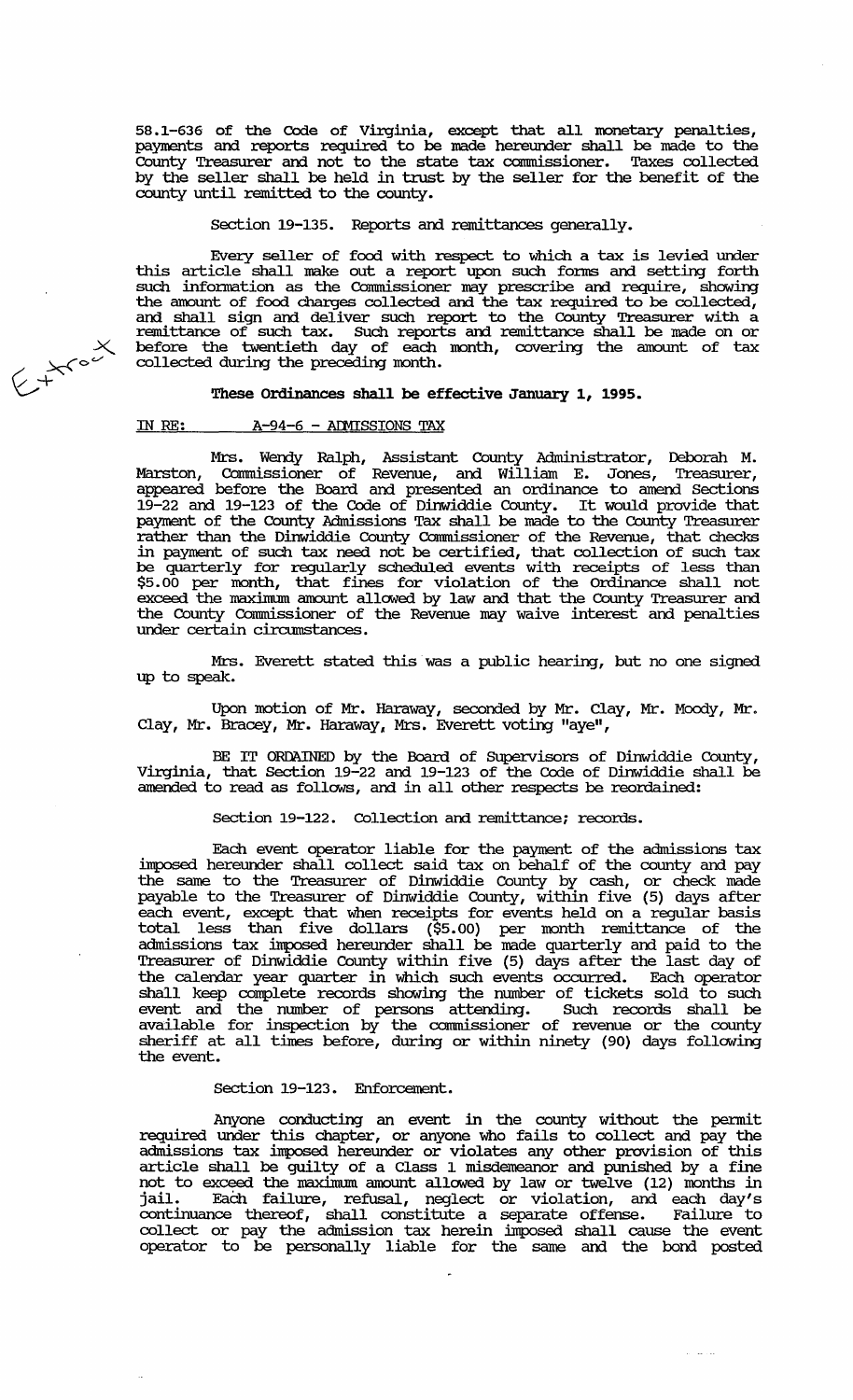hereunder to be forfeited to the county for collection. There shall also hereunder to be forfeited to the county for collection. There shall also<br>be imposed upon the event operator a penalty of ten (10) percent for<br>failure to pay the admission tax when due, and in addition such amount shall accrue interest at the rate of ten (10) percent per annum until paid. Either the Commissioner of the Revenue or the Treasurer of Dinwiddie County shall have the right to waive interest am penalty upon a determination that the failure to pay this tax was due to excusable neglect.

 $\begin{array}{ccc} \hline \begin{array}{ccc} \hline \hline \hline \end{array} & \hline \end{array}$ 

## These ordinances **shall be effective on January 1, 1995.**

### IN RE: A-94-7 - TRANSIENT OCOJPANCY TAX

EXTENT

**XXCOVERED** 

Mrs. Wendy Ralph, Assistant County Administrator, Deborah M. Marston, Commissioner of Revenue, am William E. Jones, Treasurer, appeared before the Board and presented an ordinance to amend Sections 19-117 am 19-119 of the Code of Dinwiddie County. It would provide that collection of Transient Occupancy Tax be quarterly for regularly scheduled events with receipts of less than \$5.00 per month and that fines for violation of the ordinance shall not exceed the maximum amount allowed by law.

Mrs. Everett stated this was a public hearing, but no one signed up to speak.

Upon motion of Mr. Moody, seconded by Mr. Clay, Mr. Moody, Mr. Clay, Mr. Bracey, Mr. Haraway, Mrs. Everett voting "aye",

BE IT ORDAINED by the Board of Supervisors of Dinwiddie County, Virginia, that Section 19-117 am 19-119 of the Dinwiddie Code shall be amended to read as follows, and in all other respects be reordained:

### Section 19-117. Collection and remittance.

It shall be the duty of each hotel, motel, boarding house, am travel campground to collect from the occupant the tax hereby imposed am levied at the time of renting the roam or space to be occupied, ani the taxes imposed, levied and collected during each calendar month shall be reported and paid by each such business to the treasurer on or before the fifteenth day of the second calendar month thereafter. For regularly scheduled events with receipts of less than five dollars  $($ \$5.00 $)$  per month, such reporting and payment shall be made on a quarterly basis to the treasurer on or before the fifteenth day of the second calendar month after the end of the preceding calendar year quarter. The required report shall be in a fonn prescribed by the conunissibner of revenue who shall be responsible for enforcement of this article.

Section 19-119. Violation, penalty and interest.

A violation of any provision of this article shall constitute a misdemeanor punishable by a fine of not more than the maximum amount allowed by law, twelve (12) months in jail, or both. In addition to such penalty, the conunissioner shall assess the amount of the tax owed hereunder personally against the violator, including interest from when such tax was due, owing and payable at the rate of ten (10) percent and with a ten (10) percent penalty on such tax for nonpayment and collect the same by any method allowed by the Code of Virginia.

### **These ordinances shall be effective January 1, 1995.**

### IN RE:  $A-94-8$  - BUSINESS LICENSE

Mrs. Wendy Ralph, Assistant County Administrator, Deborah M. Marston, commissioner of Revenue, and William E. Jones, Treasurer, appeared before the Board and presented an ordinance to amend sections 13-1.2, 13-22, 13-90 and 13-186 of the Code of Dinwiddie County. It would provide that the rate of Business License Tax levied on a direct seller whose total sale exceed four thousand dollars per year shall be sixteen cents per one hundred dollars, that every license tax assessable under chapter 13 of the code for the previous license tax year shall be due and payable to the County Treasurer on March 1 or if such day is not a business day the next following business day, that the minimum annual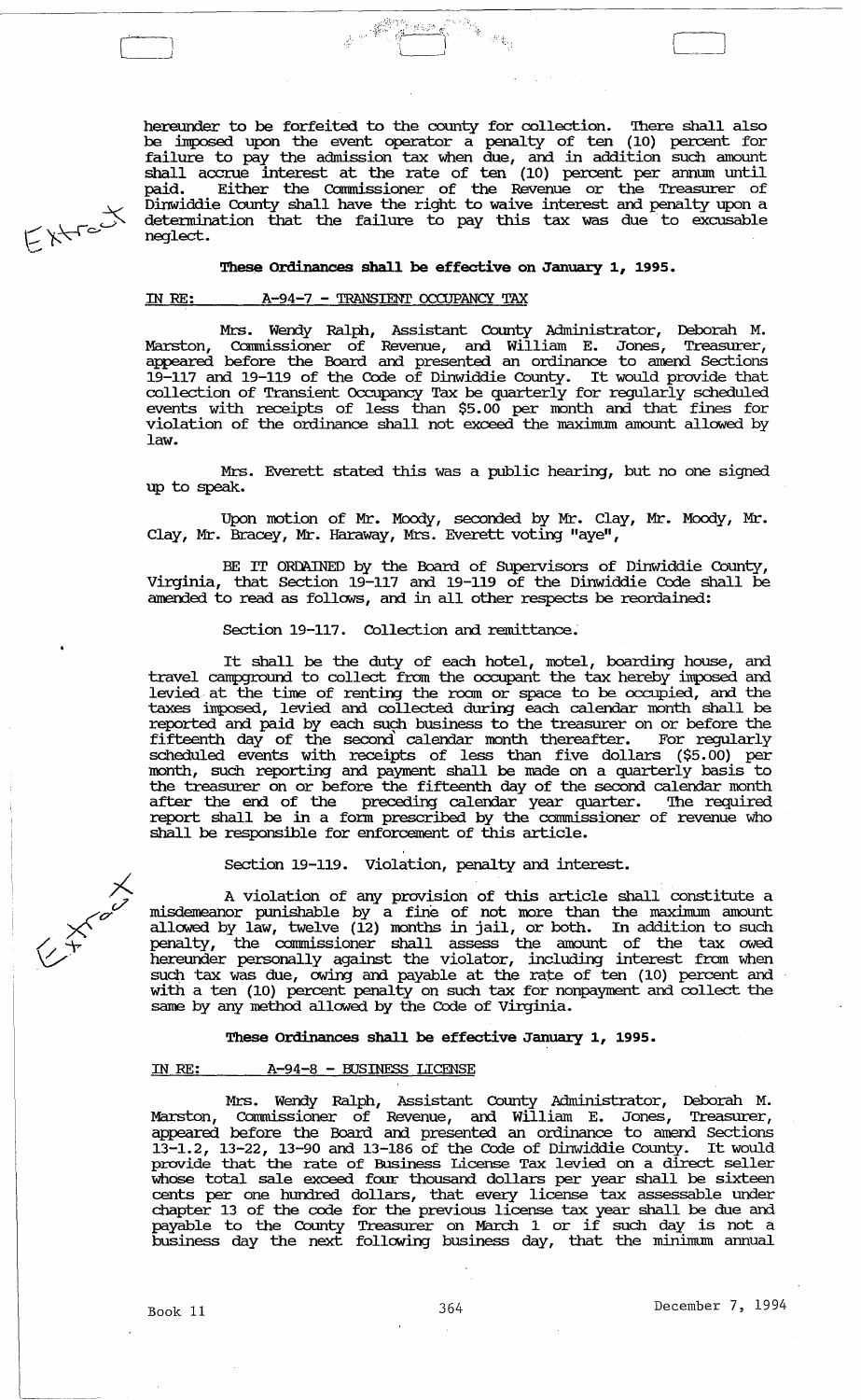Business License Tax for every contractor, builder and developer shall be \$35.00, and the fines for violation of the ordinance shall not exceed the maximum amount allowed by law.

Mrs. Everett stated this was a public hearing, but no one signed up to speak.

Action is postponed till December 21, 1994.

## IN RE: A-94-9 - ITINERANT MERCHANT

Mrs. Wendy Ralph, Assistant County Administrator, Deborah M. Marston, Commissioner of Revenue, and William E. Jones, Treasurer, appeared before the Board and presented an ordinance to amend Section 13-138 of the Code of Dinwiddie County. It would provide that the Business License Tax for any person doing business as an Itinerant Merchant at an organized event of five days or less shall be \$50.00 for each such organized event.

Mrs. Everett stated this was a public hearing, but no one signed up to speak.

Action is postponed till December 21, 1994.

### IN RE: A-94-10 - PERSONAL PROPERl'Y TAX

Deborah M. Marston, Commissioner of Revenue, appeared before the Board and presented an ordinance to amend Section 19-2 of the Code of Dinwiddie County by adding subsection (c). It would provide that tangible Personal Property Tax returns shall be filed in the office of the Commissioner of the Revenue for the current tax year no later than February 15 of such current tax year or if such day is not a business day the next following business day.

Mrs. Everett stated this was a public hearing, but no one signed up to speak.

Upon motion of Mr. Clay, seconded by Mr. Moody, Mr. Moody, Mr. Clay, Mr. Bracey, Mr. Haraway, Mrs. Everett voting "aye",

BE IT ORDAINED by the Board of Supervisors of Dinwiddie County, Virginia, that Section 19-2 of the Code of Dinwiddie shall be amended to read as follavs, and in all other respects be ordained:

> Section 19-2. Due date for taxes on real estate, tangible personal property and machinery and tools ; penalty and interest on delinquencies, personal property return filing date.

(a) County taxes on real estate, tangible personal property and machinery and tools shall be paid, by or on behalf of persons owing such taxes, on or before the fifth day of December of each year or the first business day thereafter, if the fifth of December is not a business day.

(b) If taxes referred to in subsection (a) above are not paid on or before the due date prescribe in such subsection, there shall be added thereto a penalty in the amount of ten (10) percent of the taxes due. In addition to the penalty provided herein, any such taxes that remain unpaid  $\chi$  on the first day of the month next following the month in which such taxes become due shall be delinquent and interest thereon of ten (10) percent<br>per annum shall be added to the amount of taxes or levies due from such<br>taxpayer, which when collected by the treasurer, shall be accounted for in<br>hi

> (c) Tangible personal property tax returns shall be filed in the office of the commissioner of the revenue no later than February 15 of SILICE OF THE COMMISSIONER OF THE FEVERITE NO FACER THAN TECHTUALY IS OF<br>such current tax year or, if such day is not a business day, the next following business day.

> > This ordinance shall be effective January **1,** 1995.

IN RE: APPROPRIATION OF INDOOR PIUMBING/REHABILITATION FUNDS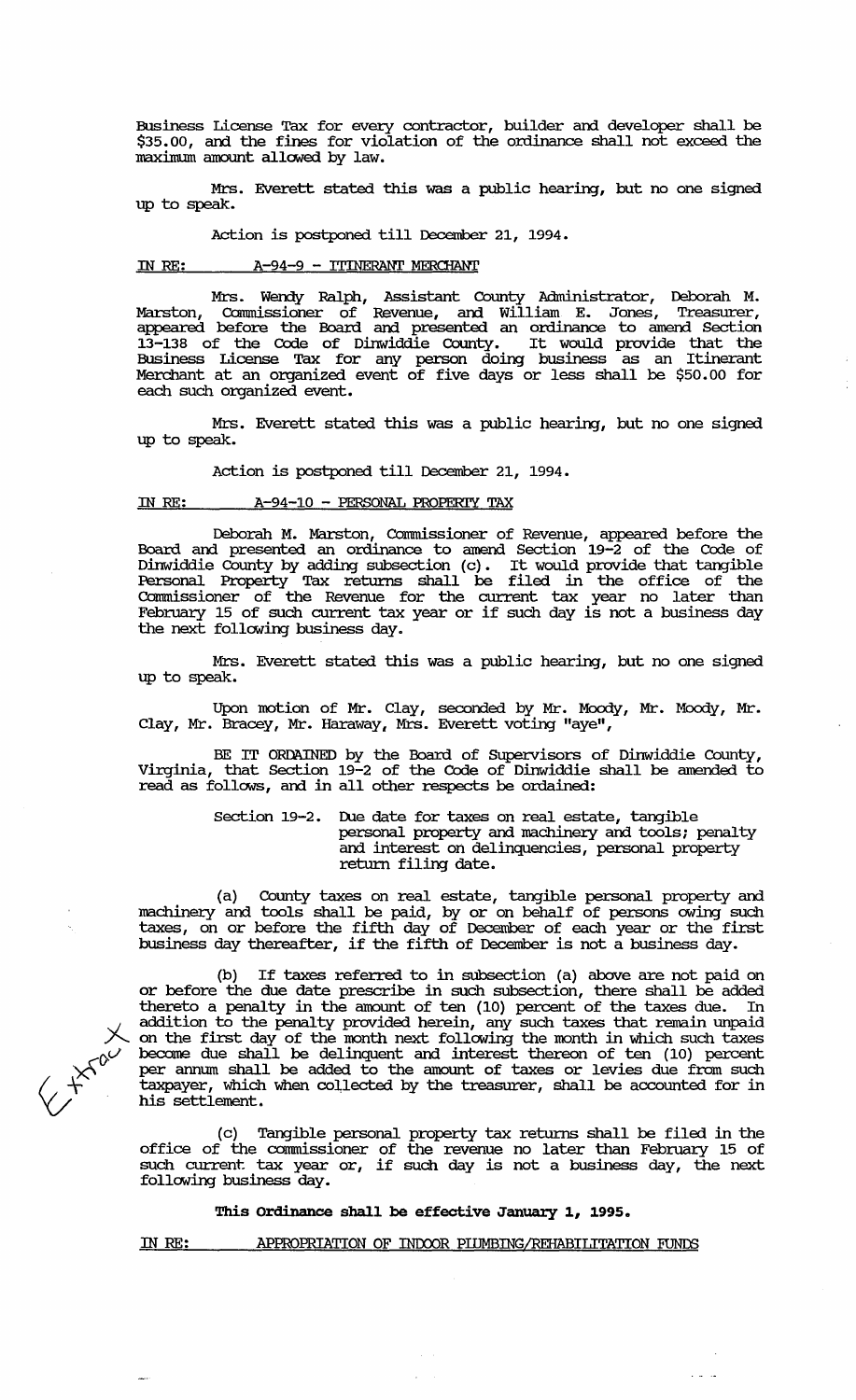Mr. Wayne P. Knox, Director of Plarming, appeared. before the Board and stated that the County has been awarded funding for the Indoor PlumbingjREhabilitation Program, in the amount of \$90,020.00. The breakdown of area coverage is as follows:

C-] [I

### \$ 60,020.00 - County wide \$ 30,000.00 - West Petersburg

He also stated that the money has been reserved by the Virginia<br>Department of Housing and Community Development for our use, but it must be spent initially by the County. 'Iherefore, he respectfully requested the Board of Supervisors to appropriate the amount of \$90,020.00 to cover these costs.

Upon motion of Mr. Bracey, seconded by Mr. Moody, Mr. Moody, Mr. Clay, Mr. Bracey, Mr. Haraway, Mrs. Everett voting "aye",

BE IT RESOLVED by the Board of SUpervisors of Dinwiddie County, Virginia, that \$90,020.00 be appropriated from funds provided by the Virginia Department of Housing and Community Development for the Indoor Plumbing/Rehabilitation Program.

## IN RE: APPOINTMENT - CRATER HEALTH DISTRICT

'Ihe Board received a memo stating that Susan Chappell did not desire to be reappointed.

Upon motion of Mr. Bracey, seconded by Mr. Haraway, Mr. Moody, Mr. Clay, Mr. Bracey, Mr. Haraway, Mrs. Everett voting "aye",

BE IT RESOLVED by the Board of SUpervisors of Dinwiddie County, Virginia, that Sharon Grenoble is hereby appointed to the Crater Health District for a tenn expiring December 31, 1997.

### IN RE: APPOINIMENT - BOARD OF ZONING APPEALS

Upon motion of Mr. Bracey, seconded by Mr. Haraway, Mr. Moody, Mr. Clay, Mr. Bracey, Mr. Haraway, Mrs. Everett voting "aye",

BE IT RESOLVED by the Board of SUpervisors of Dinwiddie County, Virginia, that Ms. Thelma Jones is reconnnended to the circuit Court Judge for reappointment to the Board of Zoning Appeals.

### IN RE: APPOINIMENT - PIANNING COMMISSION

Action was postponed till December 21, 1994.

### IN RE: APPOINTMENT - DINWIDDIE COUNTY WATER AUTHORITY

Upon motion of Mr. Haraway, seconded by Mr. Clay, Mr. Moody, Mr. Clay, Mr. Bracey, Mr. Haraway, Mrs. Everett voting "aye",

BE IT RESOLVED by the Board of SUpervisors of Dinwiddie County, Virginia, that Thomas J. Ieftwich be reappointed to the Dinwiddie County Water Authority for a term expiring December 31, 1998.

### IN RE: APPOINTMENTS - TRANSFORTATION SAFETY COMMISSION

Upon motion Mr. Bracey, seconded by Mr. Moody, Mr. Moody, Mr. Clay, Mr. Bracey, Mr. Haraway, Mrs. Everett voting "aye",

BE IT RESOLVED by the Board of SUpervisors of Dinwiddie County, Virginia, that the following persons are hereby reappointed to the Transportation Safety Connnittee for a tenn of one year, expiring December 31, 1995:

A. S. Clay T. E. Gibbs, Jr. Rebecca Tilson Barbara Wilson Daniel Lee Glen Powell Terry Jones John Roy Hodges; and

BE IT FURIHER RESOLVED by the Board of SUpervisors of Dinwiddie County, Virginia, that these appointments are contingent upon their desire to be reappointed.

Exposed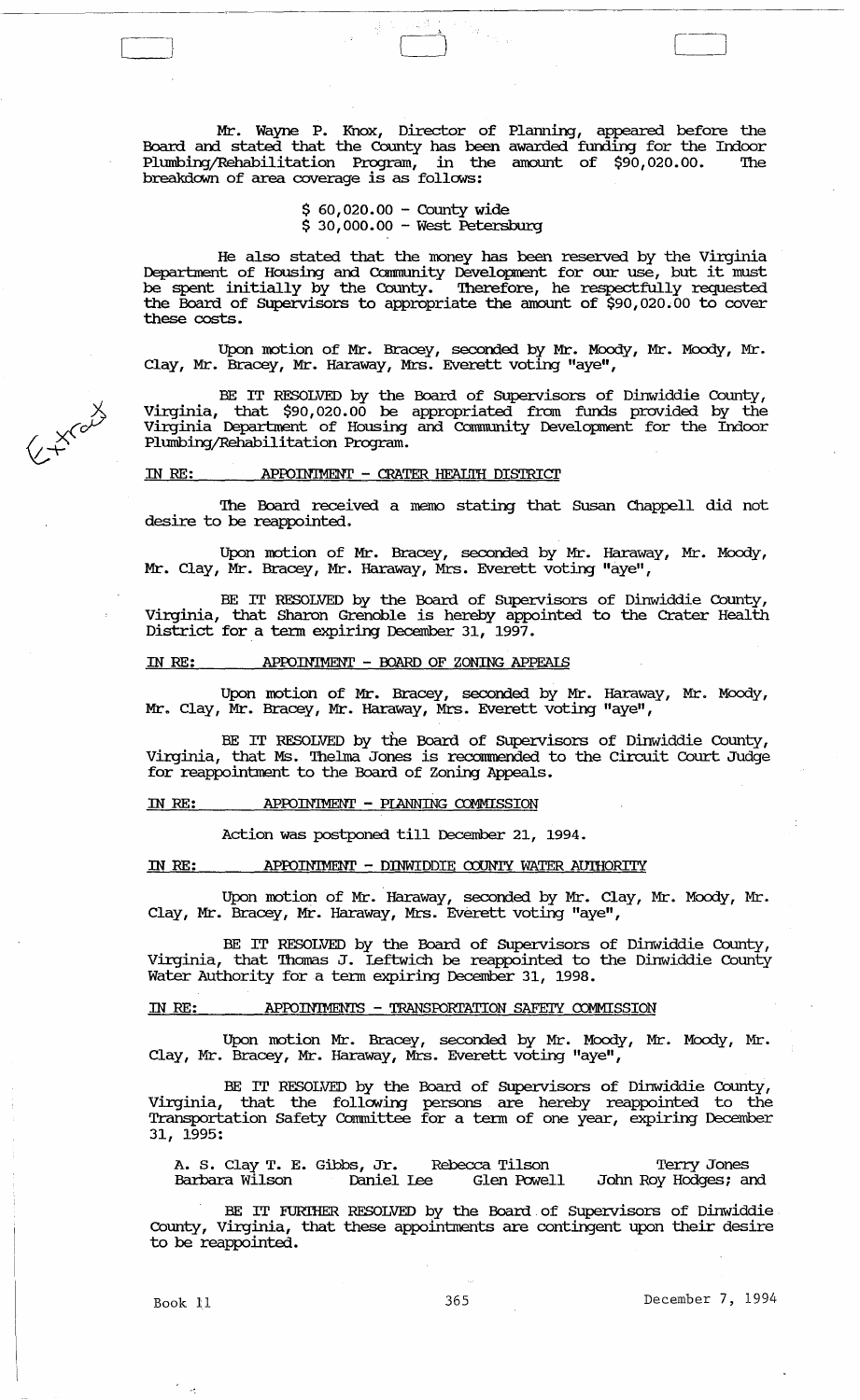Upon motion of Mr. Haraway, seconded by Mr. Bracey, Mr. Moody, Mr. Clay, Mr. Bracey, Mr. Haraway, Mrs. Everett voting "aye",

BE IT RESOLVED that the Board of Supervisors of Dinwiddie County, Virginia, authorizes the December payroll to be issued December 22, 1994.

### IN RE: SELF CONTAINED BREATHING APPARATUS

Mr. 0lar1es W. Burgess, Jr., County Administrator, the Board that action on the breathing apparatuses departments be postponed until discussion of the 1995-96 lack of funds in the current budget. recormnended to for the fire budget due to

Upon motion of Mr. Haraway, seconded by Mr. Clay, Mr. Moody, Mr. Clay, Mr. Bracey, voting "aye", Mrs. Everett voting "nay",

BE IT RESOLVED by the Board of Supervisors of Dinwiddie County, Virginia that action for the purchase of the self contained breathing apparatuses be postponed until discussion of the 1995-96 budget.

## IN RE: IANDFILL VACANCY

Mrs. Wendy Weber Ralph, Assistant County Administrator, stated that there is a vacancy at the landfill for a Scale House Attendant and asked for authorization to advertise.

Upon motion of Mr. Moody, seconded by Mr. Bracey, Mr. Moody, Mr. Clay, Mr. Bracey, Mr. Haraway, Mrs. Everett voting "aye",

BE IT RESOLVED by the Board of Supervisors of Dinwiddie County, Virginia, that Administration is authorized to advertise for the position of Scale House Attendant at the landfill.

### IN RE: ADOPTION OF RESOLUTION FOR VIRGINIA COOPERATIVE EXTENSION COUNCIL

Upon motion of Mr. Moody, seconded by Mr. Bracey, Mr. Moody, Mr. Clay, Mr. Bracey, Mr. Haraway, Mrs. Everett voting "aye", the following resolution was adopted:

WHEREAS, Virginia Cooperative Extension is a joint program of the federal, state and local goverrnnents in cooperation with Virginia Tech and Virginia state Universities.

WHEREAS, Virginia Cooperative Extension contributes significantly to the quality of life and economic development of the Connnonwealth of Virginia.

 $\lesssim$  $4x$ 

WHEREAS, the educational programs and services of Virginia Cooperative Extension are available to every resident of the Connnonwealth without regard to socio-economic status, race, age, or any other consideration.

WHEREAS, a 1992 study Conducted by the Virginia Department of Planning and Budget cited Virginia Cooperative Extension as a major player in prevention and early intervention programs.

WHEREAS, the programs and services of Virginia Cooperative Extension are delivered to residents via local agents and volunteers.

WHEREAS, since 1989, Virginia Cooperative Extension has lot 60 extension agents statewide.

WHEREAS, Virginia Tech's 1995 budget amendment request represents a restoration of funding to the levels necessary to allow existing programs to continue.

WHEREAS, if this funding is not restored, an additional 45 Extension positions will be lost, and 29 in the Agriculture Experiment station.

 $\omega_{\rm c}$  ,  $\omega_{\rm c}$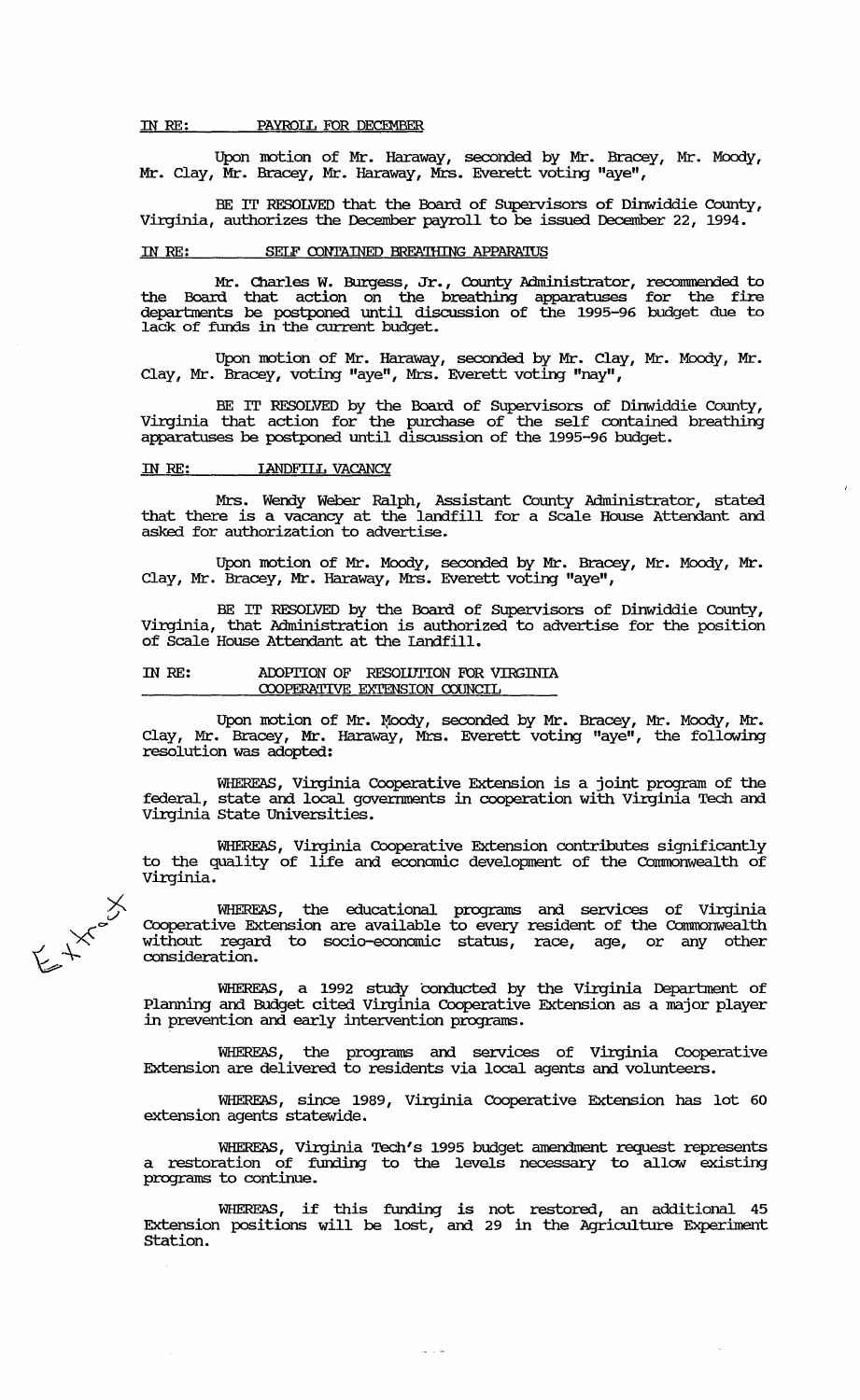AND, WHEREAS, Virginia Cooperative Extension and Research have suffered a 22 percent General Fund reduction since 1990.

the film of their

THEREFORE, BE IT RESOLVED that the Board of Supervisors of Dinwiddie County, Virginia does hereby formally endorse Virginia Tech's 1995 Budget Amendment request of  $$2,989,000$  with  $$1,500,000$  for Cooperative Extension and \$1,398,000 for the Experiment station; and

BE IT FURIHER RESOLVED by the Board of Supervisors of Dinwiddie County, Virginia that Virginia State University's General Fund support for Cooperative Extension be maintained at current levels.

AND BE IT FlNALLY RESOLVED that the Board of SUpervisors of Dinwiddie County, Virginia encourages local Extension Leadership Councils to disseminate and promote the intent of this resolution to appropriate state and local officials.

# IN RE: RESOIDTION IN SUPPORT OF CENTRAL STATE HOSPITAL

Upon motion of Mr. Bracey, seconded by Mr. Moody, Mr. Moody, Mr. Clay, Mr. Bracey, Mr. Haraway, Mrs. Everett voting "aye", -

BE IT RESOLVED by the Board of Supervisors of Dinwiddie County, Virginia, that a resolution be prepared in support of central state Hospital, which would oppose turning the facility into a prison and include its value not only to the community but it's value as a mental health facility in this area.

#### IN *RE:*  **BOARD MEMBER COMMENTS**

Mr. Clay stated that he would like to see an ordinance adopted stating that Politicians must have their public advertisements removed within ten days after the elections.

Mr. Bracey agreed with Mr. Clay.

### IN *RE:* ADJOORNMENT

Upon motion of Mr. Haraway, seconded by Mr. Bracey, Mr. Moody, Mr. Clay, Mr. Bracey, Mr. Haraway, Mrs. Everett, voting "aye", the meeting adjourned at 10:55 P.M. to be continued to December 21, 1994 at 12:00 noon for a luncheon with the Extension Office to be held in the Extension meeting room.

office to be held in the Extension<br>
Chair, Chair, Board of Supervisors

ATTEST: Charles W. Burgess, Jr. County Administrator

 $/r$ le

 $r \rightarrow r$  $\Box$   $\Box$ 

Book 11 366 December 7, 1994